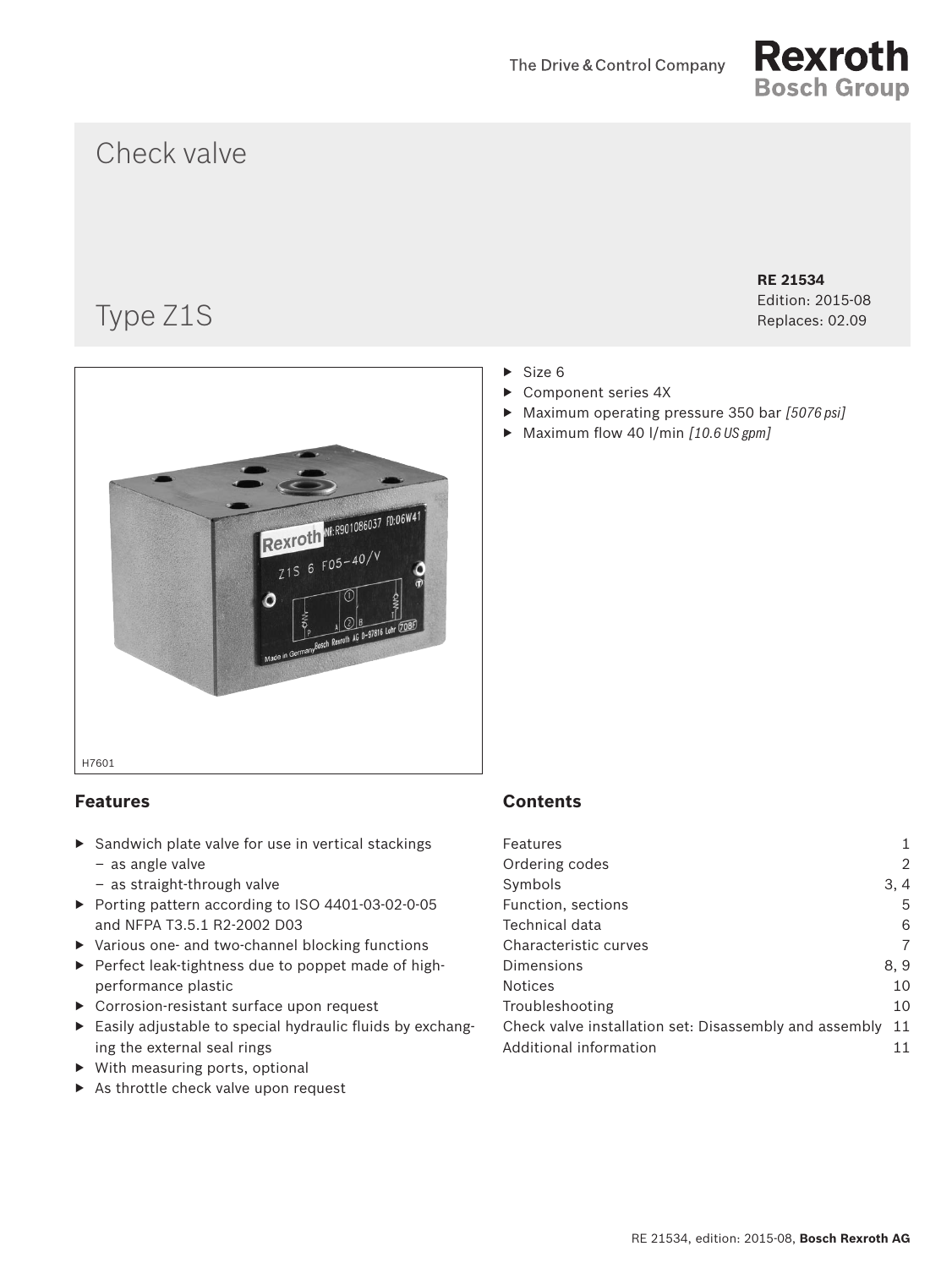# <span id="page-1-0"></span>**Ordering codes**



| $\sim$<br>◡∸          | Chec:<br>plate<br>$\sim$<br>uldw'<br>ושו | 213<br>-- |
|-----------------------|------------------------------------------|-----------|
|                       |                                          |           |
| $\sim$<br>$V_{\rm A}$ | $rac{1}{2}$                              |           |

#### **Direction of flow**

| 03 | - Straight-through valve (in the channel)               |             |
|----|---------------------------------------------------------|-------------|
|    | A $(A2 \rightarrow A1)$                                 | A           |
|    | $B(B2 \rightarrow B1)$                                  | B           |
|    | A $(A1 \rightarrow A2)$                                 | $\mathbf c$ |
|    | $B(B1 \rightarrow B2)$                                  | D           |
|    | A and B (A1 $\rightarrow$ A2) and (B1 $\rightarrow$ B2) | E           |
|    | P and T (P2 $\rightarrow$ P1) and (T1 $\rightarrow$ T2) | F           |
|    | $P(P2 \rightarrow P1)$                                  | P           |
|    | $T(T1 \rightarrow T2)$                                  | т           |
|    | - Angle valve                                           |             |
|    | $B \rightarrow A$                                       | B-A         |
|    | $T \rightarrow P$                                       | $T - P$     |
|    | $AB \rightarrow P$                                      | AB-P        |
|    | (For symbols, see page 3 and 4)                         |             |

#### **Cracking pressure**

|                 | 04   0.5 bar $[7.25 \text{ psi}]$                                                | 05 |
|-----------------|----------------------------------------------------------------------------------|----|
|                 | 1.5 bar $[21.76 \text{ psi}]$                                                    | 15 |
|                 | 3.0 bar [43.51 psi]                                                              | 30 |
|                 | 5.0 bar [72.52 psi]                                                              | 50 |
|                 |                                                                                  |    |
| 05 <sub>1</sub> | Component series 40  49 (40  49: Unchanged installation and mounting dimensions) | 4X |

### **Seal material**

| 06 |                                                                                                                |  |
|----|----------------------------------------------------------------------------------------------------------------|--|
|    | i seals with hydraulic fluid.<br>hezil<br><b>Other</b><br>$\sim$ tinility of $\sim$<br>reauesì<br><b>SASIS</b> |  |

#### **Corrosion resistance** (outside; thick film passivated according to DIN 50979 Fe//Zn8//Cn//T0)

| 07 | None (valve housing primed)                                                    | no code   |
|----|--------------------------------------------------------------------------------|-----------|
|    | Improved corrosion protection (240 h salt spray test according to EN ISO 9227) | JЗ        |
|    |                                                                                |           |
| 08 | <b>Without</b> locating hole                                                   | no code   |
|    | <b>With</b> locating hole                                                      | $/60^{1}$ |
|    | With locating hole and locking pin ISO 8752-3x8-St                             | /62       |

#### **Special version**

| 09 | Standard version                                                | no code      |
|----|-----------------------------------------------------------------|--------------|
|    | Measuring port P (G1/4; on channel B side)                      | <b>SO68</b>  |
|    | Measuring port P (G1/4; on channel A side)                      | <b>SO118</b> |
|    | Measuring port A and B $(G1/4)$                                 | <b>SO90</b>  |
|    | Measuring port $T(G1/4)$                                        | <b>SO2</b>   |
|    | Direction of flow $P1 \rightarrow P2$ (opposite to version "P") | SO104        |
|    | For symbols (examples), see page 4                              |              |
|    |                                                                 |              |
| 10 | Further details in the plain text                               |              |

1) Locking pin ISO 8752-3x8-St, material no. **R900005694** (separate order)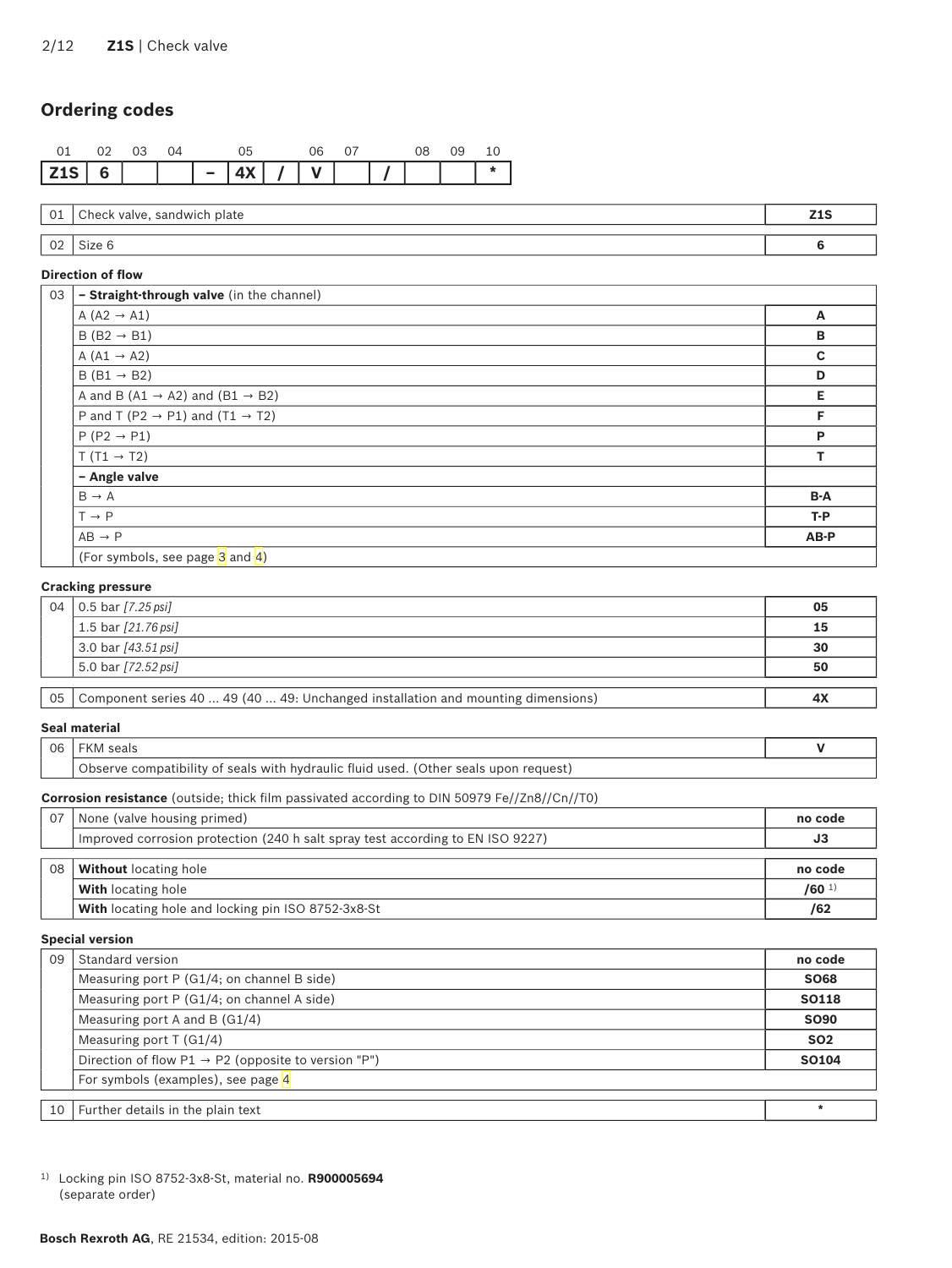# <span id="page-2-1"></span><span id="page-2-0"></span>**Symbols:** Straight-through valve (**①** = component side, **②** = plate side)







Type Z1S 6 **C**… Type Z1S 6 **F**…



Type Z1S 6 **A**… Type Z1S 6 **D**… **1 P A 2 B T 1 2 P A 2 B T P A B T** Type Z1S 6 **E**… Type Z1S 6 **T**… **1** ≸  $P$   $A$   $Q$  **B** 



**Symbols:** Angle valve (**①** = component side, **②** = plate side)





Type Z1S 6 **B-A**…



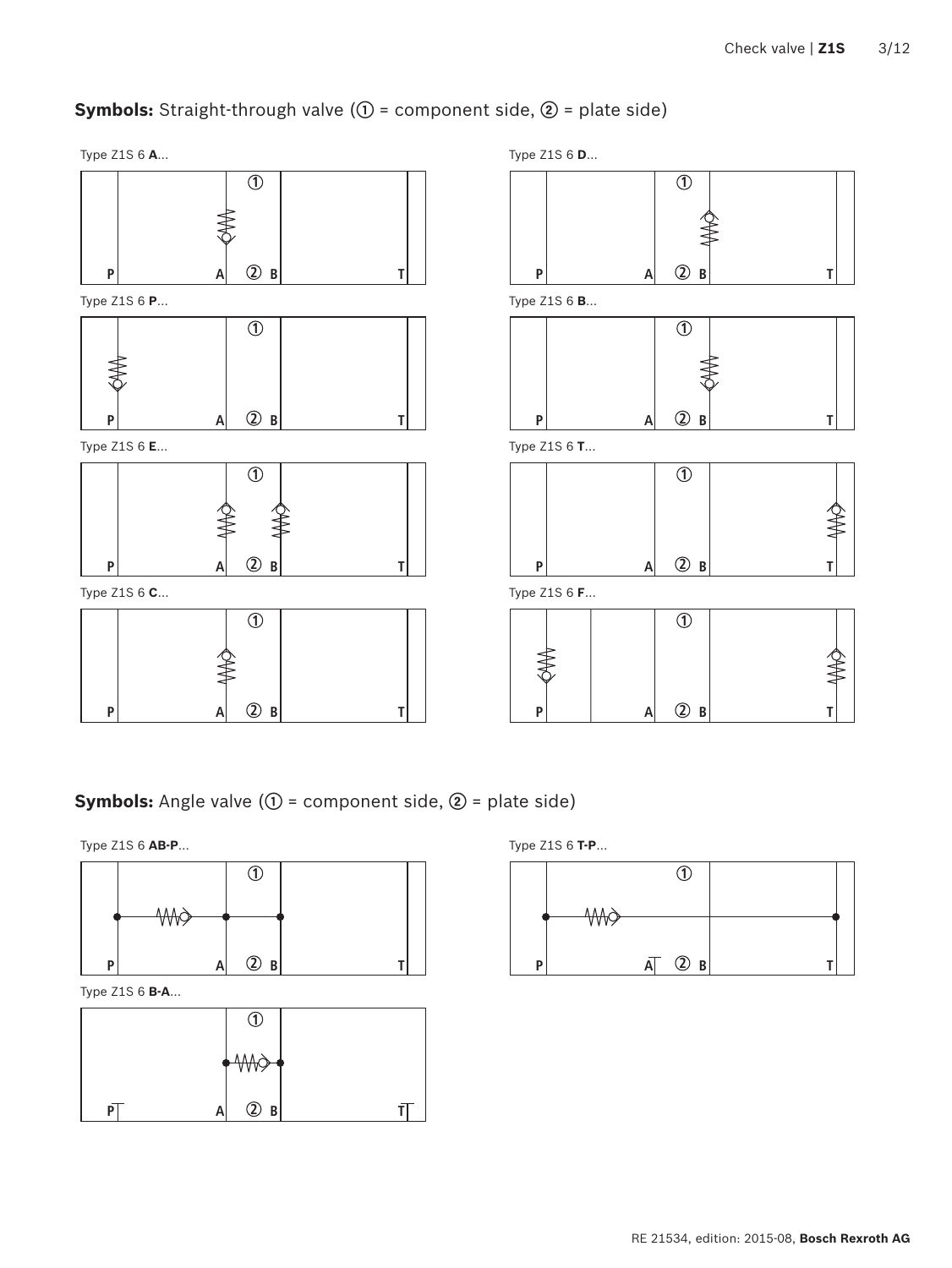# <span id="page-3-1"></span><span id="page-3-0"></span>**Symbols:** Examples for special versions (**①** = component side, **②** = plate side)

Type Z1S 6 **P**.-4X/…**SO68**

(check valve in channel P, measuring port P Out G1/4)

| ם | $\circled{2}$ B |  |  |
|---|-----------------|--|--|

Type Z1S 6 **P**.-4X/…**SO90**

(check valve in channel P, measuring port A and B G1/4)



Type Z1S 6 **P**.-4X/…**SO104**

(check valve in channel P, direction of flow  $P1 \rightarrow P2$ )



Type Z1S 6 **P**.-4X/…**SO118**

(check valve in channel P, measuring port P Out G1/4)



Type Z1S 6 **P**.-4X/…**SO2** (check valve in channel P, measuring port T G1/4)

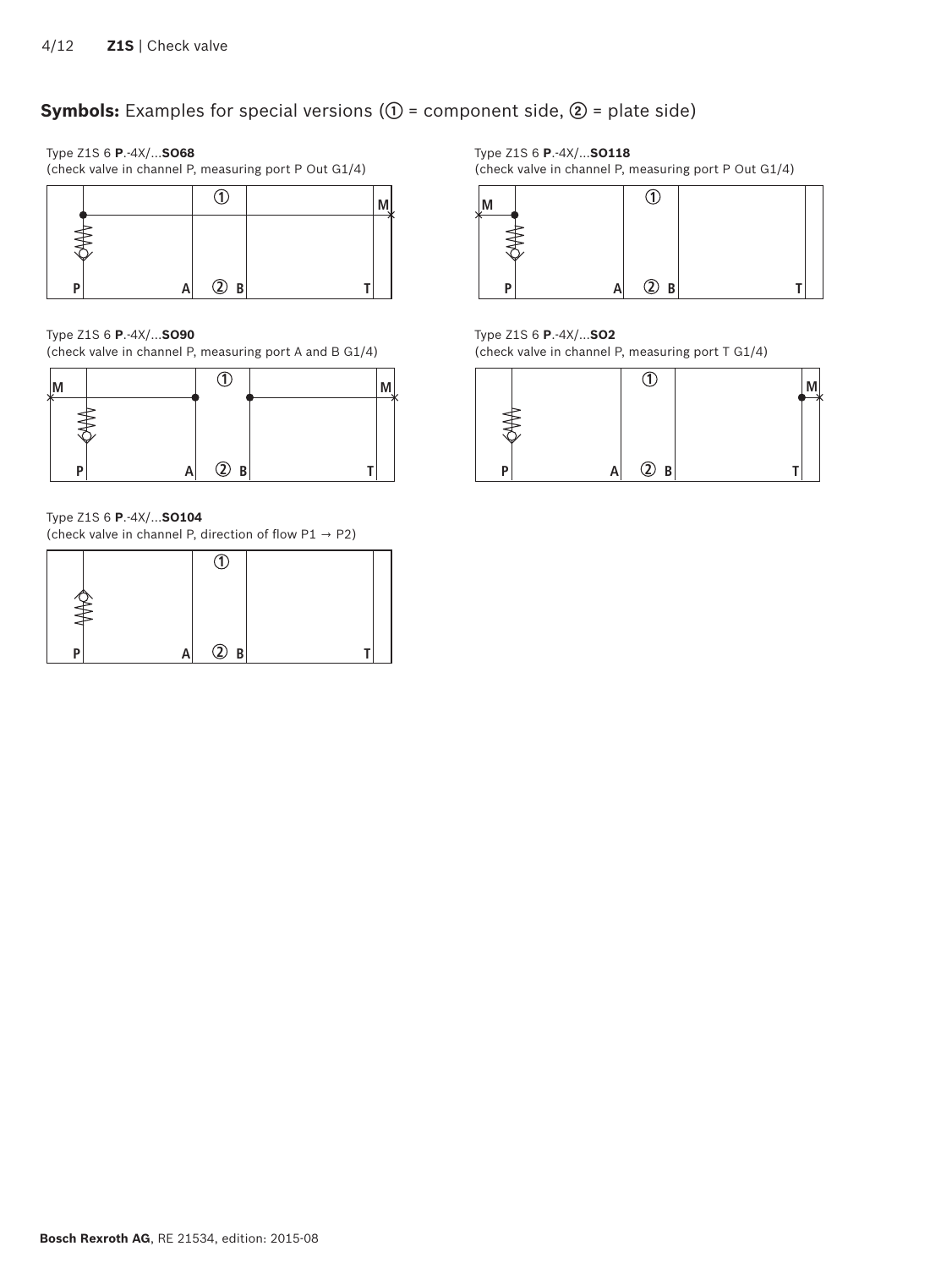### <span id="page-4-0"></span>**Function, sections**

The valve type Z1S is a direct operated check valve in sandwich plate design.

It is used for the leakage-free blocking in one direction and allows for free flow in the opposite direction. The stroke of the poppet (1) is limited by the plastic socket (2). The installed spring (3) supports the closing movement. When no fluid flows through the valve, the spring (3) keeps the poppet (1) in closed position. In contrast to the straight-through valve (section 1), the angle valve (section 2) links or closes off up to three internal channels. Stop and sealing function are taken over by the plug screw (4).

# **I** Notice:

For all installation positions in which the blue plastic socket (2) is mounted at the plate side **②**, no additional seal ring may be used at this position! At the component side **①**, the seal ring (5) (as usual) seals the assembly installed downstream.

The installed plastic socket (2) has a sealing function and may not be removed or damaged.



**Section 1: Type Z1S 6 F** (straight-through valve) **Section 2: Type Z1S 6 BA** (angle valve)

![](_page_4_Figure_9.jpeg)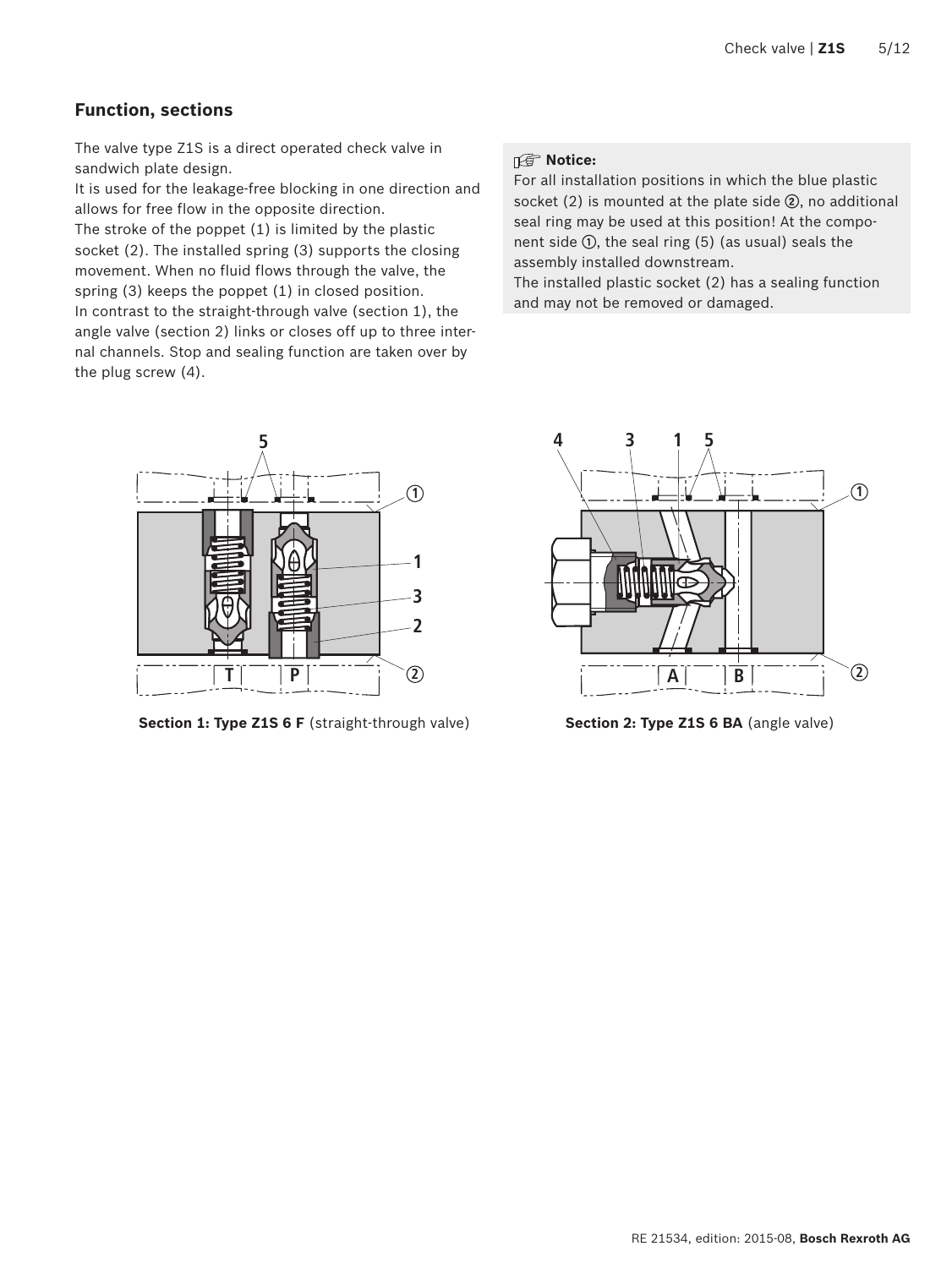## <span id="page-5-0"></span>**Technical data**

### (For applications outside these parameters, please consult us!)

| general                   |                                          |
|---------------------------|------------------------------------------|
| Weight                    | kg [ <i>lbs</i> ]   Approx. 0.8 $[1.76]$ |
| Installation position     | Anv                                      |
| Ambient temperature range | $°C$ [F] $\vert$ -20  +80 [-4  +176]     |
|                           |                                          |

| hydraulic                                                         |                               |                                                                        |
|-------------------------------------------------------------------|-------------------------------|------------------------------------------------------------------------|
| Maximum operating pressure                                        |                               | bar [psi] 350 [5076]                                                   |
| Cracking pressure                                                 |                               | bar [psi] $\vert 0.5; 1.5; 3; 5 \vert 7.25; 21.76; 43.51; 72.52 \vert$ |
| Maximum flow                                                      | $1/min [US gpm]$ 40 $[10.57]$ |                                                                        |
| Hydraulic fluid                                                   |                               | See table below                                                        |
| Hydraulic fluid temperature range                                 | $^{\circ}$ C I $^{\circ}$ FI  | $-20$ +80 $[-4$ +176]                                                  |
| Viscosity range                                                   |                               | mm <sup>2</sup> /s [SUS] 2.8  500 [35  2320]                           |
| Maximum admissible degree of contamination of the hydraulic fluid |                               | Class 20/18/15 1)                                                      |
| cleanliness class according to ISO 4406 (c)                       |                               |                                                                        |

| <b>Hydraulic fluid</b> |                                     | <b>Classification</b>                                  | <b>Suitable sealing</b><br>materials | <b>Standards</b> | Data sheet |
|------------------------|-------------------------------------|--------------------------------------------------------|--------------------------------------|------------------|------------|
| Mineral oils           |                                     | HL, HLP, HLPD, HVLP, HVLPD                             | NBR, FKM                             | <b>DIN 51524</b> | 90220      |
| Bio-degradable         | $\triangleright$ insoluble in water | <b>HETG</b>                                            | NBR, FKM                             | ISO 15380        | 90221      |
|                        |                                     | <b>HEES</b>                                            | <b>FKM</b>                           |                  |            |
|                        | $\triangleright$ soluble in water   | <b>HEPG</b>                                            | <b>FKM</b>                           | ISO 15380        |            |
| Flame-resistant        | $\blacktriangleright$ water-free    | HFDU, HFDR                                             | <b>FKM</b>                           | ISO 12922        | 90222      |
|                        | $\triangleright$ containing water   | HFC (Fuchs Hydrotherm 46M,<br>Petrofer Ultra Safe 620) | <b>NBR</b>                           | ISO 12922        | 90223      |

## **Important information on hydraulic fluids:**

#### ▶ **Flame-resistant – containing water:**

▶ For more information and data on the use of other hydraulic fluids, please refer to the data sheets above or contact us!

▶ There may be limitations regarding the technical valve data (temperature, pressure range, life cycle, maintenance intervals, etc.)!

▶ The flash point of the hydraulic fluid used must be 40 K higher than the maximum solenoid surface temperature.

– Maximum pressure differential per control edge 50 bar – Pressure pre-loading at the tank port > 20 % of the pressure differential, otherwise increased cavitation

– Life cycle as compared to operation with mineral oil HL, HLP 50 to 100 %

▶ **Bio-degradable and flame-resistant:** When using hydraulic fluids that are simultaneously zinc-solving, zinc may accumulate (700 mg zinc per pole tube).

1) The cleanliness classes specified for the components must be adhered to in hydraulic systems. Effective filtration prevents faults and at the same time increases the life cycle of the components.

Available filters can be found at www.boschrexroth.com/filter.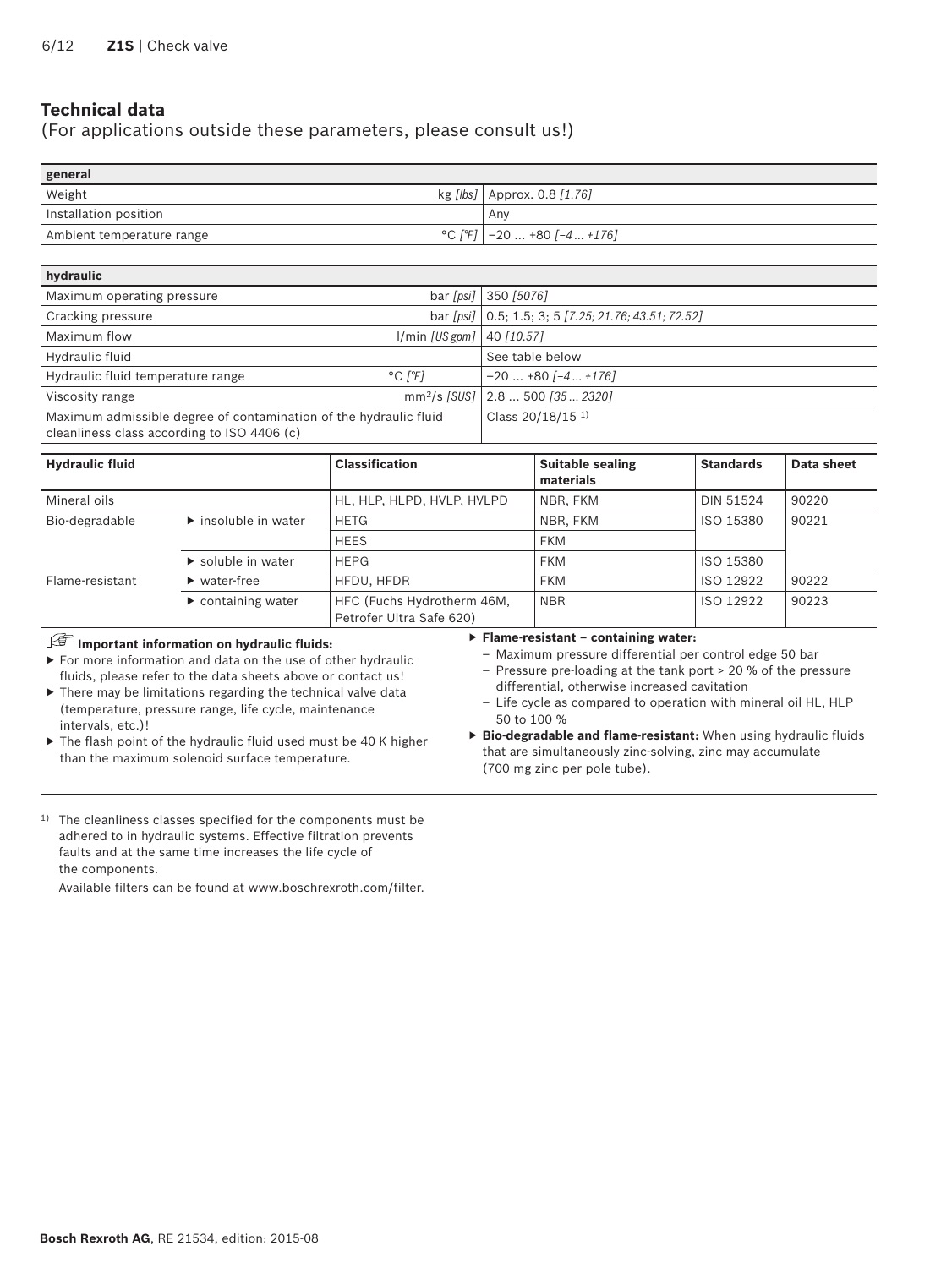### <span id="page-6-0"></span>**Characteristic curves:** Straight-through valve (measured with HLP46, **ϑoil** = 40 ± 5 °C *[104 ± 9 °F]*)

![](_page_6_Figure_2.jpeg)

**4** Cracking pressure 5 bar

## **Characteristic curves:** Angle valve (measured with HLP46, **ϑoil** = 40 ± 5 °C *[104 ± 9 °F]*)

![](_page_6_Figure_5.jpeg)

**4** Cracking pressure 5 bar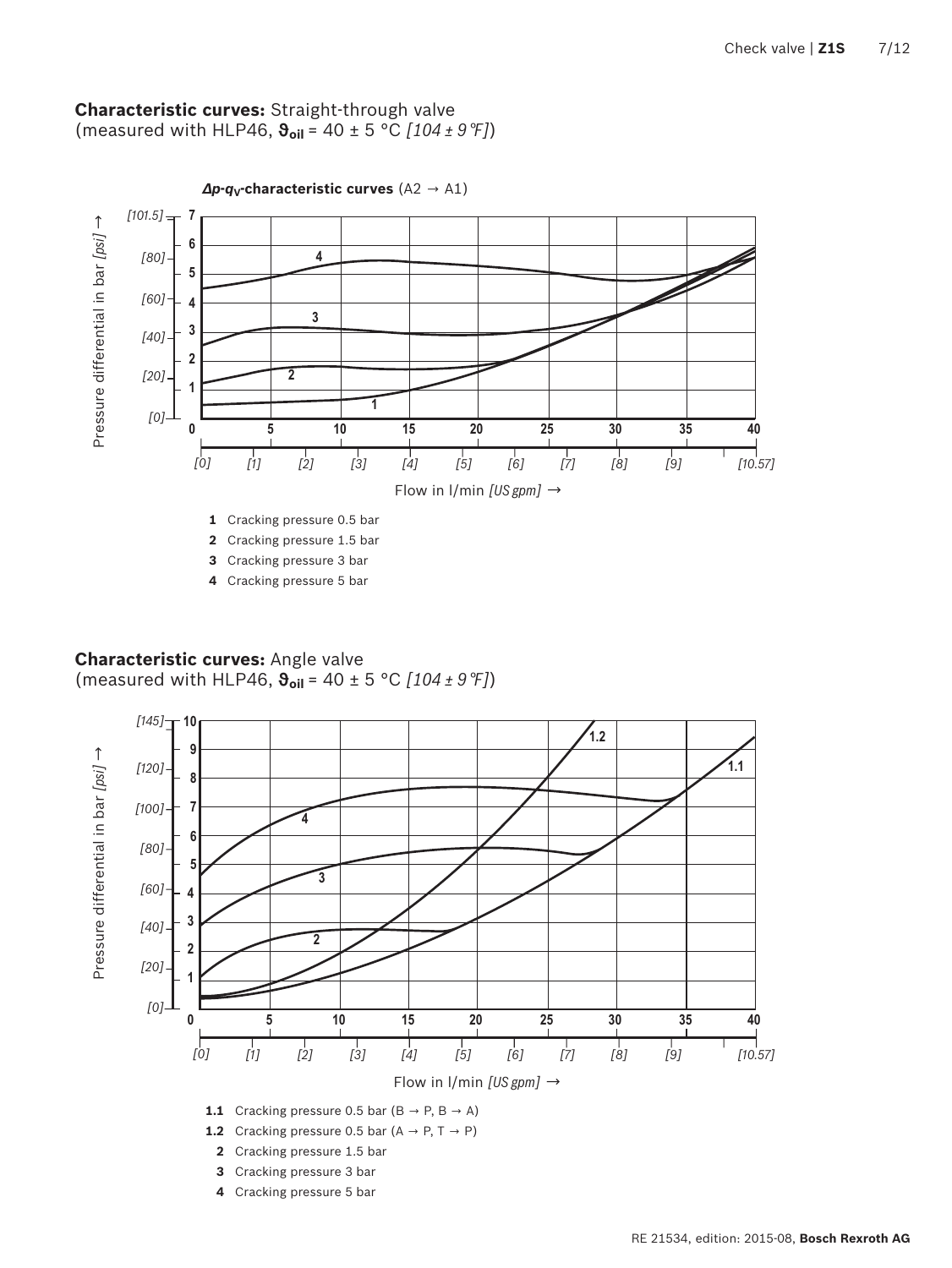# <span id="page-7-0"></span>**Dimensions:** Straight-through valve

(dimensions in mm *[inch]*)

![](_page_7_Figure_3.jpeg)

![](_page_7_Figure_4.jpeg)

Required surface quality of the valve contact surface

| <b>Type</b>                     | <b>B1</b>                    | <b>B2</b>       | H1                       | H <sub>2</sub>           |
|---------------------------------|------------------------------|-----------------|--------------------------|--------------------------|
| Z <sub>1</sub> S 6 <b>CSO68</b> | 22 [0.87]                    |                 | $13.5$ [0.53]            |                          |
| Z <sub>1</sub> S 6 <b>PSO68</b> | $\overline{\phantom{0}}$     | 26.5 [1.04]     | $\overline{\phantom{0}}$ | 13 [0.51]                |
| Z1S 6 PSO118                    | 26.5 [1.04]                  | $\qquad \qquad$ | 13 [0.51]                | $\overline{\phantom{a}}$ |
| Z <sub>1</sub> S 6 <b>PSO90</b> | $22$ [0.87]                  | $22$ [0.87]     | 20 [0.79]                | 20 [0.79]                |
| Z1S 6 <b>PSO2</b>               | $\qquad \qquad \blacksquare$ | 17.5 [0.69]     |                          | 20 [0.79]                |

- **1** Name plate
- **2** Identical seal rings for ports A, B, P, T (plate side)
- **3** Plastic socket, blue (plate side)
- **4** Valve mounting bores
- **5** Porting pattern according to ISO 4401-03-02-0-05 and NFPA T3.5.1 R2-2002 D03
- **6** Plug screw for measuring port, tightening torque  $M_A$  = 30 Nm  $[22.1 \text{ ft-lbs}] + 10 \%$
- **7** Locking pin ISO 8752-3x8-St (only version "60" and "62")
- **8** Bore for locking pin (only version "60" and "62")

**Valve mounting screws** (separate order) **4 hexagon socket head cap screws ISO 4762 - M5 - 10.9**

**4 hexagon socket head cap screws 10-24 UNC**

### **I**f<sup></sup> Notice:

The length of the valve mounting screws of the sandwich plate valve (screw-in depth ≥ 10 mm *[inch]* must be selected according to the components mounted under and over the isolator valve. Depending on the application, screw type and tightening torque must be adjusted to the circumstances.

Please ask Rexroth for screws with the required length.

- **①** = component side
- **②** = plate side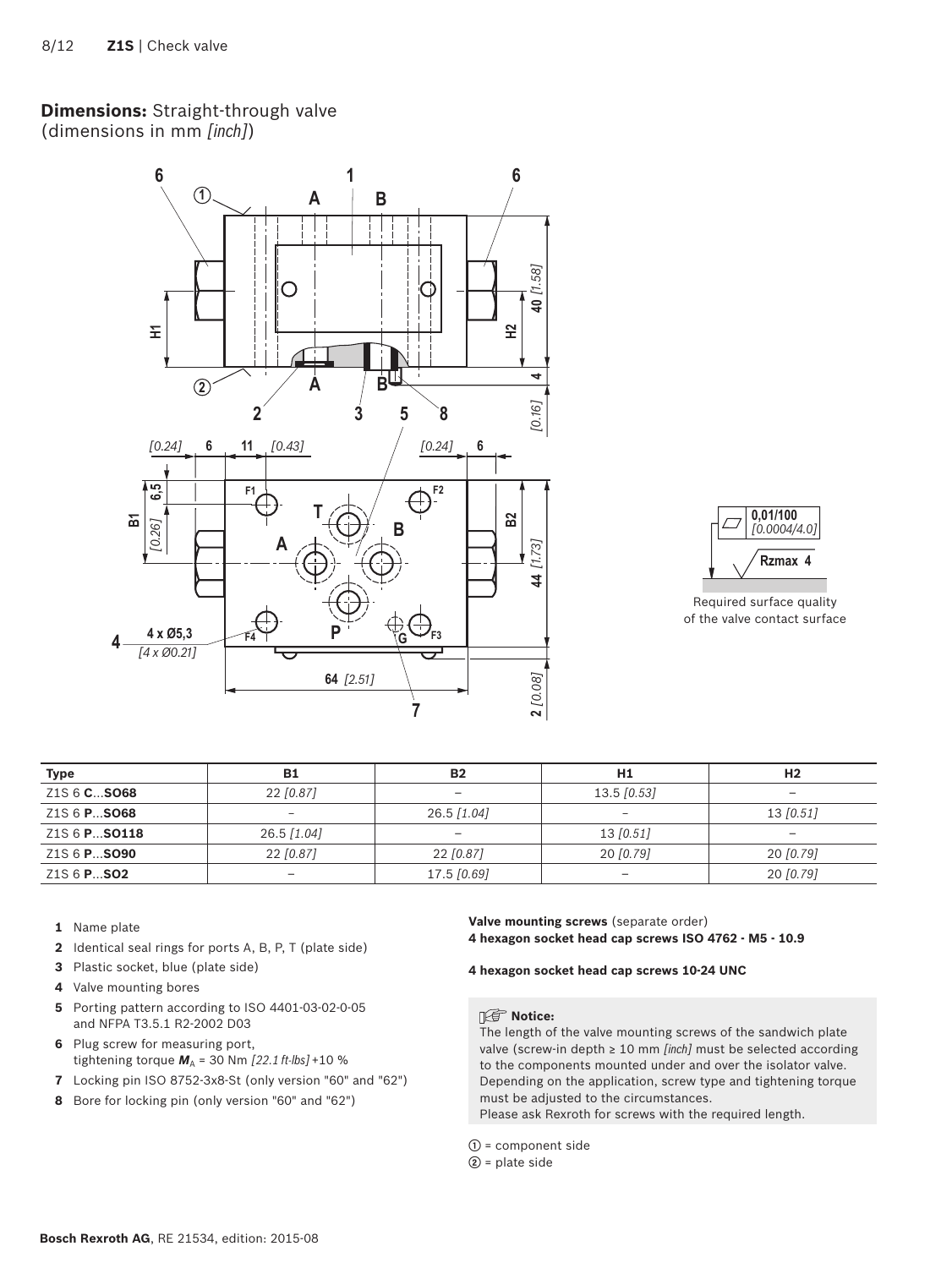### <span id="page-8-0"></span>**Dimensions:** Angle valve (dimensions in mm *[inch]*)

![](_page_8_Figure_2.jpeg)

| Design | B3          |
|--------|-------------|
| "AB-P" | 24.5 [0.96] |
| "T-P"  | 24.5 [0.96] |
| "B-A"  | 22 [0.87]   |

![](_page_8_Figure_4.jpeg)

Required surface quality of the valve contact surface

- **1** Name plate
- **2** Identical seal rings for ports A, B, P, T (plate side)
- **3** Plastic socket, blue (plate side)
- **4** Valve mounting bores
- **5** Porting pattern according to ISO 4401-03-02-0-05 and NFPA T3.5.1 R2-2002 D03
- **7** Locking pin ISO 8752-3x8-St (only version "60" and "62")
- **8** Bore for locking pin (only version "60" and "62")
- **9** Plug screw, tightening torque  $M_A$  = 55 Nm  $[40.6 \text{ ft-lbs}]$  +10 %

**Valve mounting screws** (separate order) **4 hexagon socket head cap screws ISO 4762 - M5 - 10.9**

#### **4 hexagon socket head cap screws 10-24 UNC**

#### **Notice:**

The length of the valve mounting screws of the sandwich plate valve (screw-in depth ≥ 10 mm *[inch]* must be selected according to the components mounted under and over the isolator valve. Depending on the application, screw type and tightening torque must be adjusted to the circumstances.

Please ask Rexroth for screws with the required length.

- **①** = component side
- **②** = plate side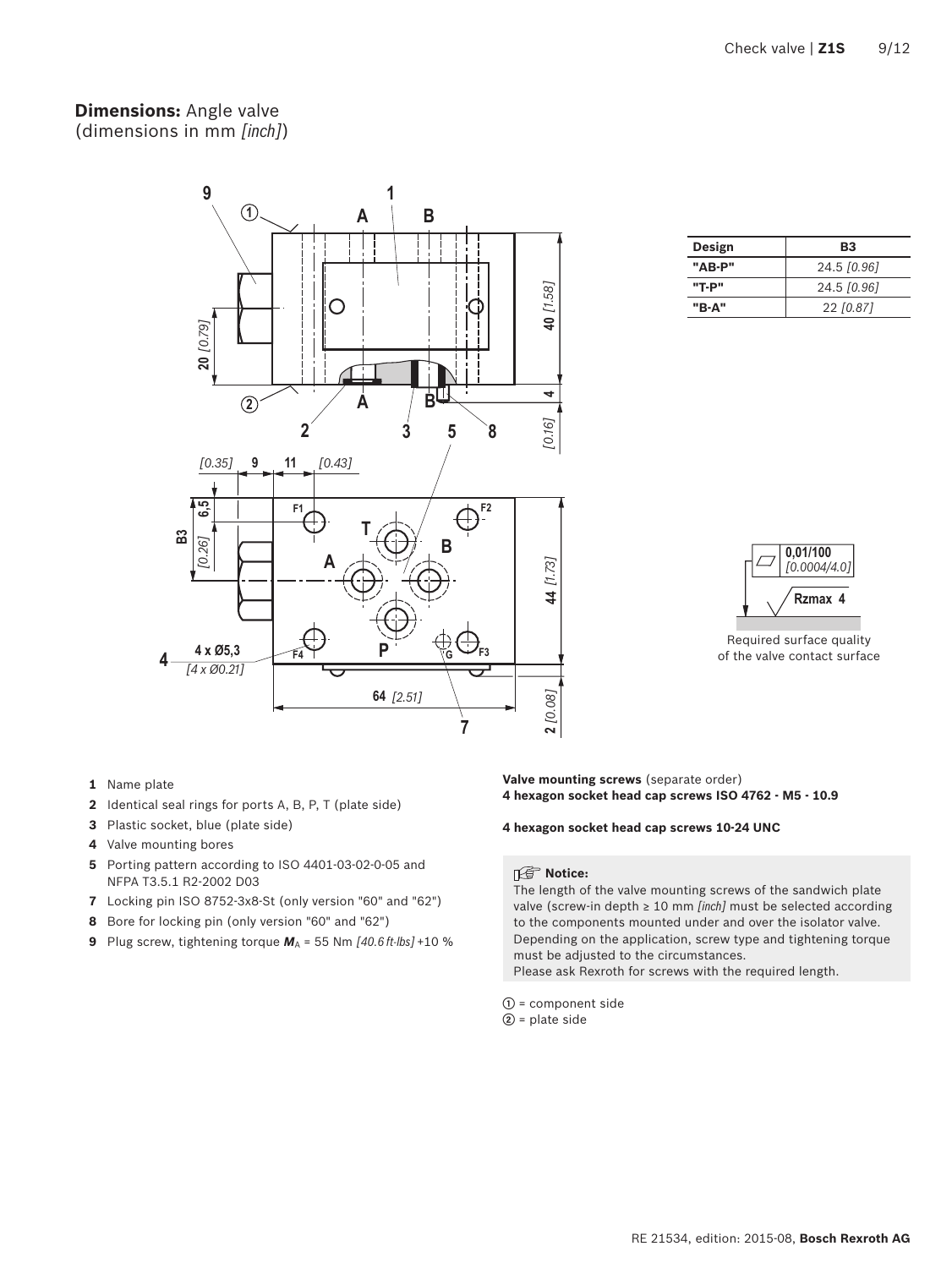# <span id="page-9-0"></span>**Notices**

- ▶ Valve housing (steel) and plastic spool with plastic socket can be disassembled into individual components for proper disposal.
- $\blacktriangleright$  The check valve installation set is available separately (plastic socket, plastic spool, spring): Email: spare.parts@boschrexroth.de
- ▶ The plastic socket has a sealing function and may therefore not be damaged!
- ▶ For installation and disassembly of the check valve installation set, a special multi-purpose tool is required, see page 11.

# **Troubleshooting**

| External leakage at the<br>flow passages                   | Seal ring faulty.                                                                                                                               | Replace seal rings (seal kit).                                                                                                                         |  |
|------------------------------------------------------------|-------------------------------------------------------------------------------------------------------------------------------------------------|--------------------------------------------------------------------------------------------------------------------------------------------------------|--|
|                                                            | Lip of the plastic socket is damaged.                                                                                                           | Replace check valve installation set. 1)                                                                                                               |  |
|                                                            | Mounting screws tightened unevenly.                                                                                                             | Loosen screws and tighten them again crosswise using<br>the recommended tightening torque.                                                             |  |
| Internal leakage at<br>the check valve<br>installation set | Foreign particle on poppet surface.                                                                                                             | Check poppet surface from the outside for foreign<br>particles and remove them.                                                                        |  |
|                                                            | Poppet does not move freely.                                                                                                                    | Check free movement of the poppet from the outside<br>using an appropriate mandrel.<br>Caution - do not push the plastic socket out of the<br>housing! |  |
|                                                            | Leakage caused by downstream assembly.                                                                                                          | Check if the check valve installation set is the reason for<br>the leakage.                                                                            |  |
|                                                            | Hydraulic fluid quality does not correspond to the<br>specification.                                                                            | Check hydraulic fluid quality and adjust it to the<br>specifications, if required.                                                                     |  |
|                                                            | Dependent on the included hydraulic fluid volume and its temperature variations, there may be pressure changes<br>which are not due to leakage. |                                                                                                                                                        |  |
|                                                            | If the measures described above are not successful:                                                                                             | Completely replace the check valve installation set. 1)                                                                                                |  |
| External leakage at<br>measuring ports                     | Seal faulty.                                                                                                                                    | Replace profile seal.                                                                                                                                  |  |
|                                                            | Plug screw or fitting not tightened correctly.                                                                                                  | Tighten plug screw or fitting using the specified<br>tightening torque.                                                                                |  |

1) Use the special multi-purpose tool to avoid damaging the plastic socket, see page 11!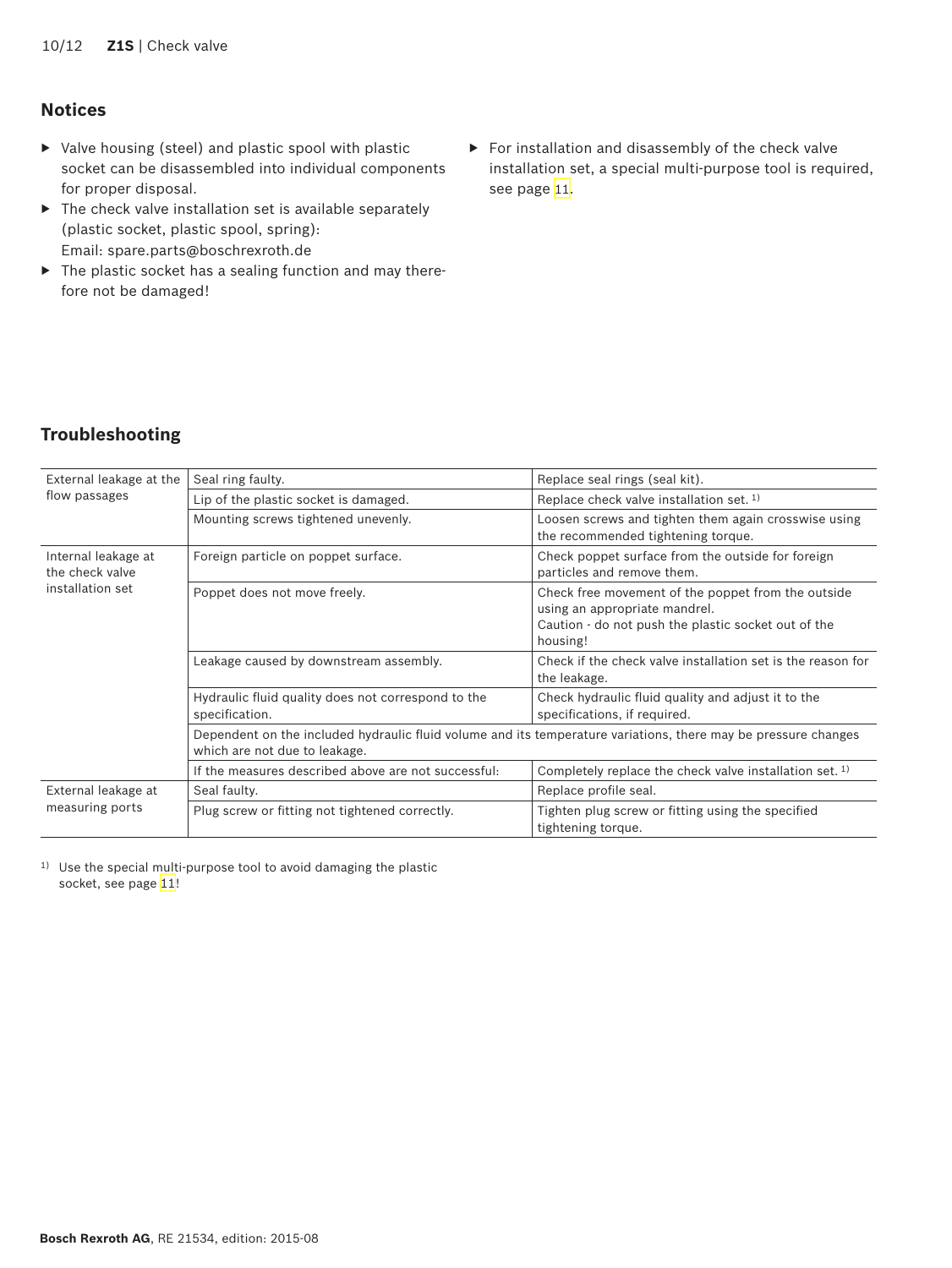### <span id="page-10-0"></span>**Check valve installation set:** Disassembly and assembly

![](_page_10_Figure_2.jpeg)

Disassembly/assembly without causing damage is achieved by using the special multi-purpose tool (1)(separate order, material no. **R901182853**).

### **Disassembly:**

Push out the check valve installation set.

### **Assembly:**

Insert the check valve installation set and push in the plastic socket (2).

With correct assembly using the special multi-purpose tool (1), the protrusion of the plastic socket (2) is approx. 0.3 mm *[0.0118 inch].*

### **I**f<sup></sup> Notice:

Once removed, plastic sockets may no not be used again.

### **Additional information**

- ▶ Sandwich plates size 6 Data sheet 48052
- ▶ Hydraulic fluids on mineral oil basis Data sheet 90220
- ▶ Environmentally compatible hydraulic fluids Data sheet 90221
- ▶ Flame-resistant, water-free hydraulic fluids Data sheet 90222
- ▶ Flame-resistant hydraulic fluids containing water (HFAE, HFAS, HFB, HFC) Data sheet 90223
- ▶ Reliability characteristics according to EN ISO 13849 Data sheet 08012
- ▶ Hexagon socket head cap screw, metric/UNC Data sheet 08936
- ▶ Hydraulic valves for industrial applications Operating instructions 07600-B
- ▶ General product information on hydraulic products Data sheet 07008
- ▶ Assembly, commissioning and maintenance of industrial valves Data sheet 07300
- 
- ▶ Information on available spare parts [www.boschrexroth.com/spc](http://)
- ▶ Selection of filters [www.boschrexroth.com/filter](http://)